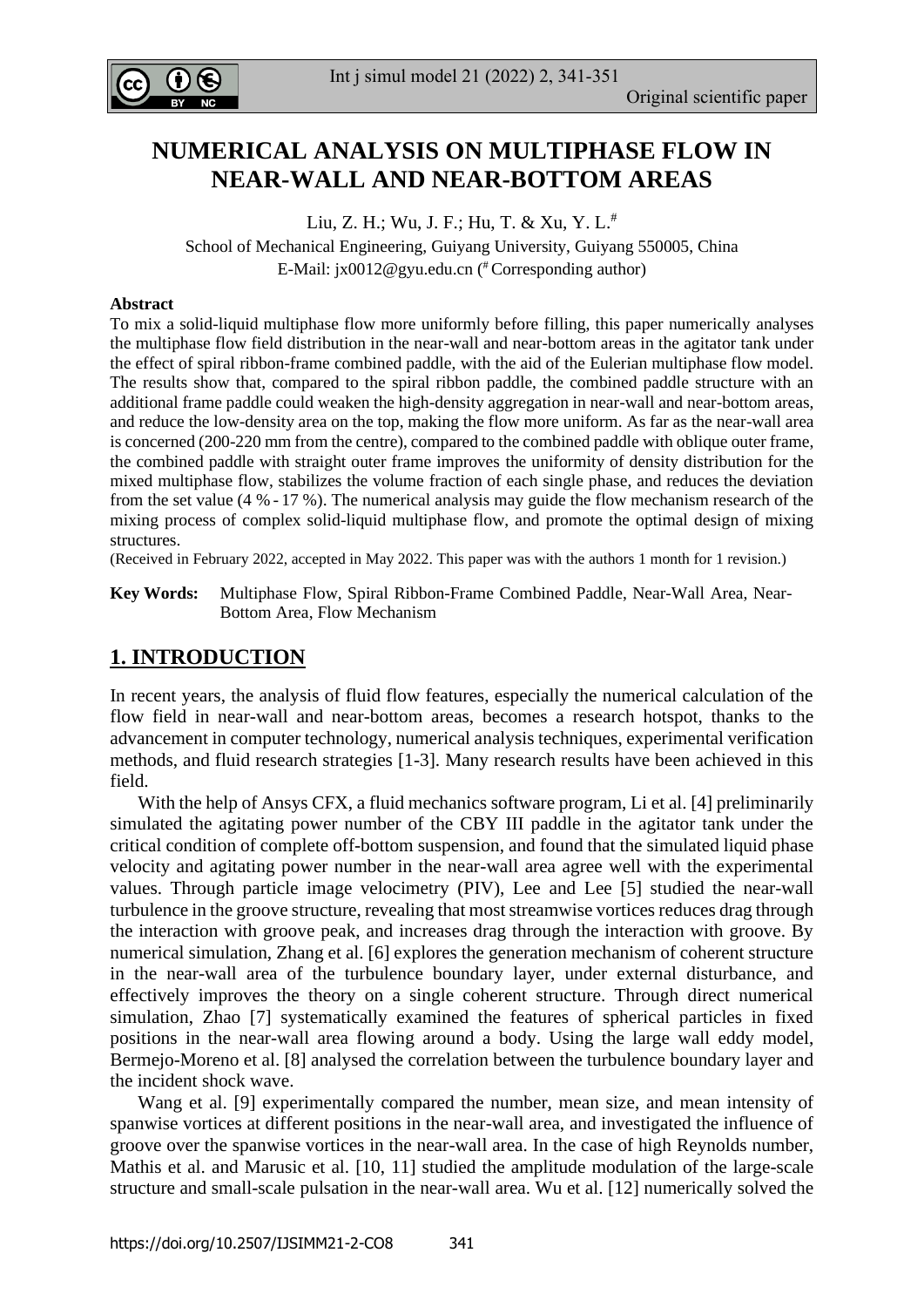formation mechanism and changing features of the symmetric and asymmetric coherence structures in the turbulence boundary layer within the near-wall area. Through global dynamic large eddy simulation and moving mesh simulation, Guo and Zhang [13] probed into the distribution of pressure, velocity, and vorticity, and the turbulence features of the near-wall area in water turbines. By the Eulerian multiphase flow, Du et al. [14] researched the distribution laws of the flow field within horizontal combined agitator tank, including the distribution laws of velocity, density, and single-phase distribution. Xu et al. [15] analysed flow field within the static spiral cutter via computer simulation, focusing on the pressure drop and flow law.

 It is easy to see that extensive studies have been conducted on the flow field in near-wall or near-bottom area. However, few scholars have explored multiphase flows with complex components, particularly the solid-liquid mixed seasonings. It is very necessary to numerically analyse the near-wall and near-bottom properties of multiphase flows. Solid-liquid mixed seasonings are common food composed of liquid and complex solid particles. With a poor mixing uniformity, solid-liquid mixed seasonings generally need to be mixed uniformly before filling. The uniformity directly affects the product quality. Therefore, it is very meaningful to explore the mixing properties of such a complex multiphase flow.

 Contraposing a solid-liquid mixed seasoning, this paper numerically simulates the distribution of density field and single-phase volume fraction of the multiphase flow in the nearwall and near-bottom areas under the effect of spiral ribbon-frame combined paddle, and further compares the near-wall flow field distributions under the effect of agitators with different structures. The research results provide a reference for understanding the formation of the nearwall and near-bottom flow mechanism for the multiphase flows of solid-liquid mixed seasonings, and for optimizing the agitator structure.

## **2. BASIC PARAMETERS OF MATERIALS AND AGITATOR STRUCTURE**

For simplicity, the target complex solid-liquid mixed seasoning was regarded as a four-phase flow of one liquid phase and four solid phases. Table I lists the specific parameters of the fourphase flow.

|               | <b>Density</b> $(kg/m^3)$ | Mean particle diameter (mm)   Volume fraction |      |
|---------------|---------------------------|-----------------------------------------------|------|
| Liquid phase  | 800                       |                                               | 50 % |
| Solid phase a | 1030                      | 0.5                                           | 20 % |
| Solid phase b | 1300                      |                                               | 20 % |
| Solid phase c | 1860                      |                                               | 10 % |

Table I: Basic parameters of materials.

 Considering the large density difference between the single phases in the multiphase flow, this paper chooses the double spiral ribbon paddle with an obvious flow mixing effect in the vertical direction as the main paddle. To enhance the mixing uniformity near the wall and bottom, a frame paddle was added as the auxiliary paddle. The two paddles were combined into the spiral ribbon-frame combined paddle. As shown in Fig. 1, the spiral ribbon-frame combined paddle consists of a groove **a**, a spiral ribbon main paddle **b**, an agitating shaft **c**, and a frame auxiliary paddle **d**. The agitating shaft **c** is connected to two staggered spiral ribbon main paddle, and three evenly distributed frame auxiliary paddles. The frame auxiliary paddle **d** is deployed on the outside of the spiral ribbon main paddle **b**. The relevant parameters are as follows: For the groove **a**, the diameter  $D = 480$  mm, and height  $H = 400$  mm; for the agitating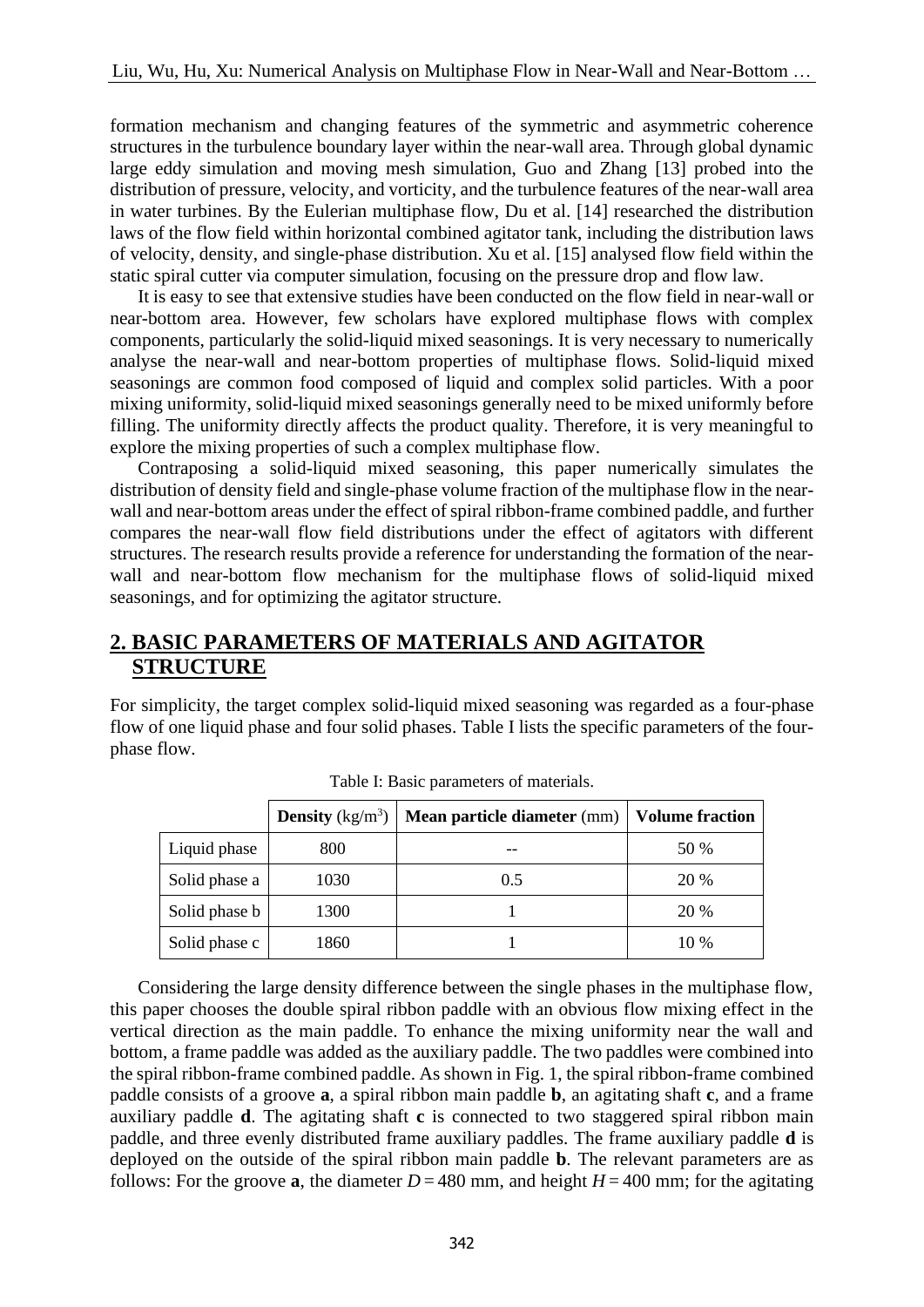shaft **c**, the height above the bottom of the groove **a**  $h_1 = 80$  mm; for the spiral ribbon main paddle **b**, the half pitch  $p = 75$  mm; for the frame auxiliary paddle **d**, the height  $h_2 = 220$  mm, the radius is 190 mm, and the width is 30 mm; The fluid depth  $h_3 = 370$  mm.



Figure 1: Agitator structure.

### **3. CALCULATION MODEL**

In fluid mechanics calculation, the most common multiphase flow models are volume of fluid (VOF), Mixture model, and Eulerian model. The relatively complex Eulerian model was adopted to illustrate the interaction between single phases of the multiphase flow more accurately. The Eulerian multiphase flow model solves each single phase by multiple continuity equations and momentum equations. The governance equations are as follows:

For the continuity equation, the  $q<sup>th</sup>$  phase is:

$$
\frac{\partial}{\partial t} \left( \alpha_q \rho_q \right) + \nabla \cdot \left( \alpha_q \rho_q \ \vec{v}_q \right) = \sum_{p=1}^n m_{pq} \tag{1}
$$

For the momentum equilibrium equation, the  $q<sup>th</sup>$  phase is:

$$
\frac{\partial}{\partial t} \left( \alpha_q \rho_q \vec{v}_q \right) + \nabla \cdot \left( \alpha_q \rho_q \vec{v}_q \vec{v}_q \right)
$$
\n
$$
= -\alpha_q \nabla p + \nabla \cdot \overline{\tau}_q + \sum_{p=1}^n \left( \vec{R}_{pq} + \dot{m}_{pq} \cdot \vec{v}_{pq} \right) + \alpha_q \rho_q \left( \vec{F}_q + \vec{F}_{lift,q} + \vec{F}_{Vm,q} \right)
$$
\n(2)

For the pressure strain tensor, the  $q<sup>th</sup>$  phase is:

$$
\overline{\overline{\tau_q}} = \alpha_q \mu_q \left( \nabla \cdot \vec{v}_q + \nabla \cdot \vec{v}_q^T \right) + \alpha_q \left( \lambda_q - \frac{2}{3} \mu_q \right) \nabla \cdot \vec{v}_q \cdot \overline{I}
$$
(3)

where,  $\vec{v}_q$  is the velocity of the  $q^{\text{th}}$  phase (m/s);  $\dot{m}_{pq}$  is the mass transfer from the  $p^{\text{th}}$  phase to the  $q<sup>th</sup>$  phase (g);  $p$  is the shared pressure of all phases (N);  $\vec{R}_{pq}$  is the interaction force between the phases (N);  $\vec{F}_q$  is the external volume force (N);  $\vec{F}_{lift,q}$  is the lift force (N);  $\vec{F}_{Vm,q}$  is the virtual mass force (N);  $\mu_q$  is the shear viscosity of the  $q^{\text{th}}$  phase (Pa·s);  $\lambda_q$  is the volume viscosity of the  $q^{\text{th}}$  phase (Pa·s).

### **4. NUMERICAL CALCULATION**

#### **4.1 Grid model**

For the liquid-solid-solid-solid four-phase flow, the main body was meshed into tetrahedral grids, which have a small computing load. The special areas, including near-wall, near-paddle,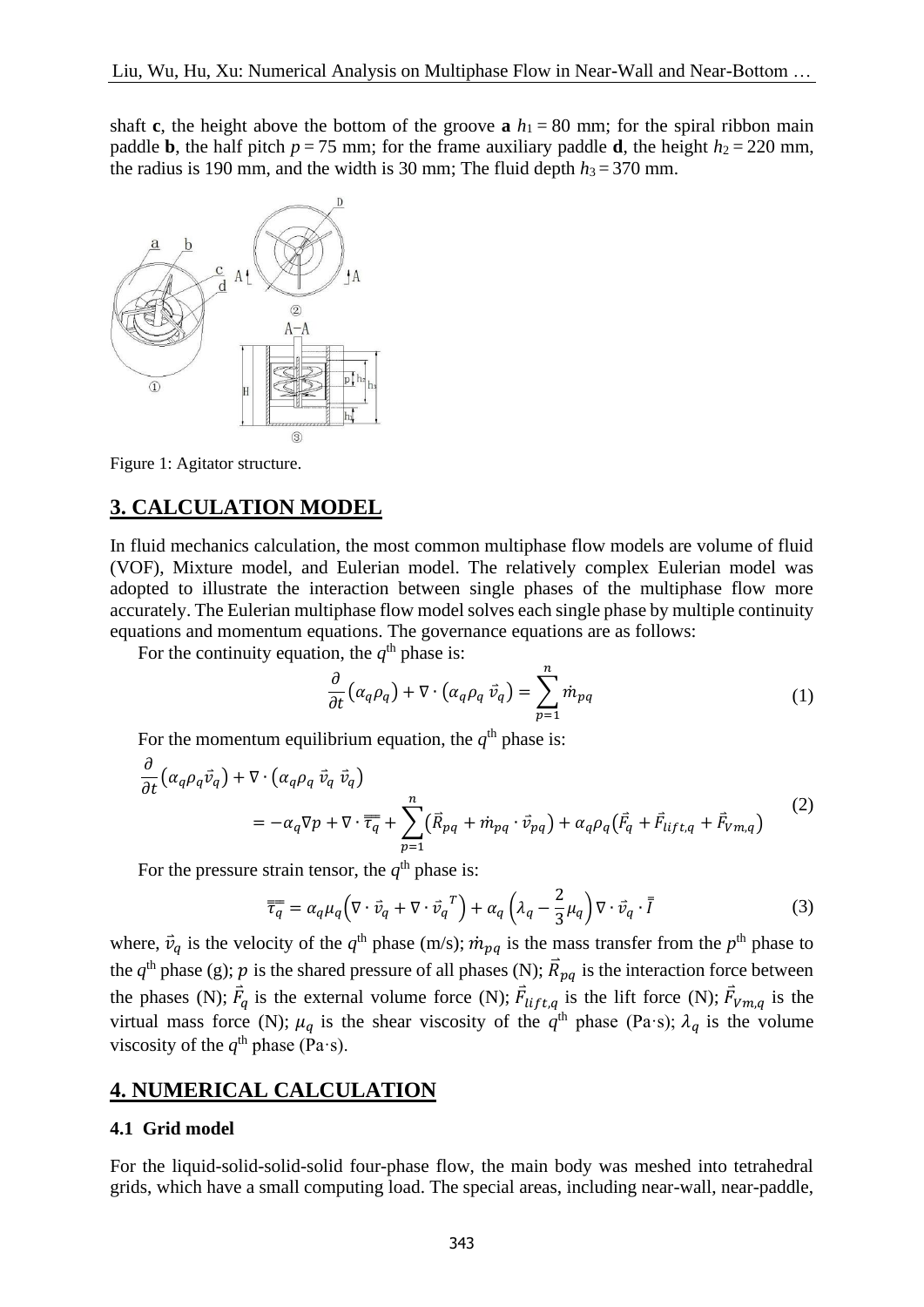and near-bottom areas, were meshed into hexahedral grids, which boast high precision and high quality, and refined in local areas. Finally, the multiphase flow was divided into 623,871 grids. Fig. 2 shows the grid model.



Figure 2: Grid model.

### **4.2 Solving settings**

The multiphase flow in the agitator tank was simulated on FLUENT, with the top liquid surface as the free surface. The wall of the near-wall area was enhanced, and set as a no-slip boundary. The contact surface between the spiral ribbon-frame combined paddle and the multiphase flow was treated as a surface rotating at 5 rad/s.

 Conducts the simulation analysis, the top level is free side, Near-Wall Area sets the wall enhancement process, the wall is set to no slip boundary, the screw-frame combination paddle is in contact with Multiphase FLOW. The surface is a rotating surface, and its rotational speed is set to 5 rad/s.

# **5. RESULTS ANALYSIS**

### **5.1 Density field**

To reveal the near-wall and near-bottom flow field distribution of the multiphase flow under the effect of the combined paddle, this section compares the density field distributions of the multiphase flow under the effect of the spiral ribbon paddle, and the spiral ribbon-frame combined paddle, with the aid of the density cloud maps for the vertical surface and horizontal surfaces, and the density curves along the vertical direction and the horizontal direction.

### (1) Cloud map of density distribution

 Fig. 3 shows the density cloud maps of the multiphase flow under the effect of a single spiral ribbon paddle and the combined paddle on the vertical surface  $(Y = 0)$  and horizontal surfaces  $(Z = 100 \text{ mm}, 200 \text{ mm}, 300 \text{ mm})$  of the fluid area. It can be observed that: compared to the spiral ribbon paddle, the combined paddle structure with an additional frame paddle could weaken the high-density aggregation in near-wall and near-bottom areas, and reduce the lowdensity area on the top, making the flow more uniform.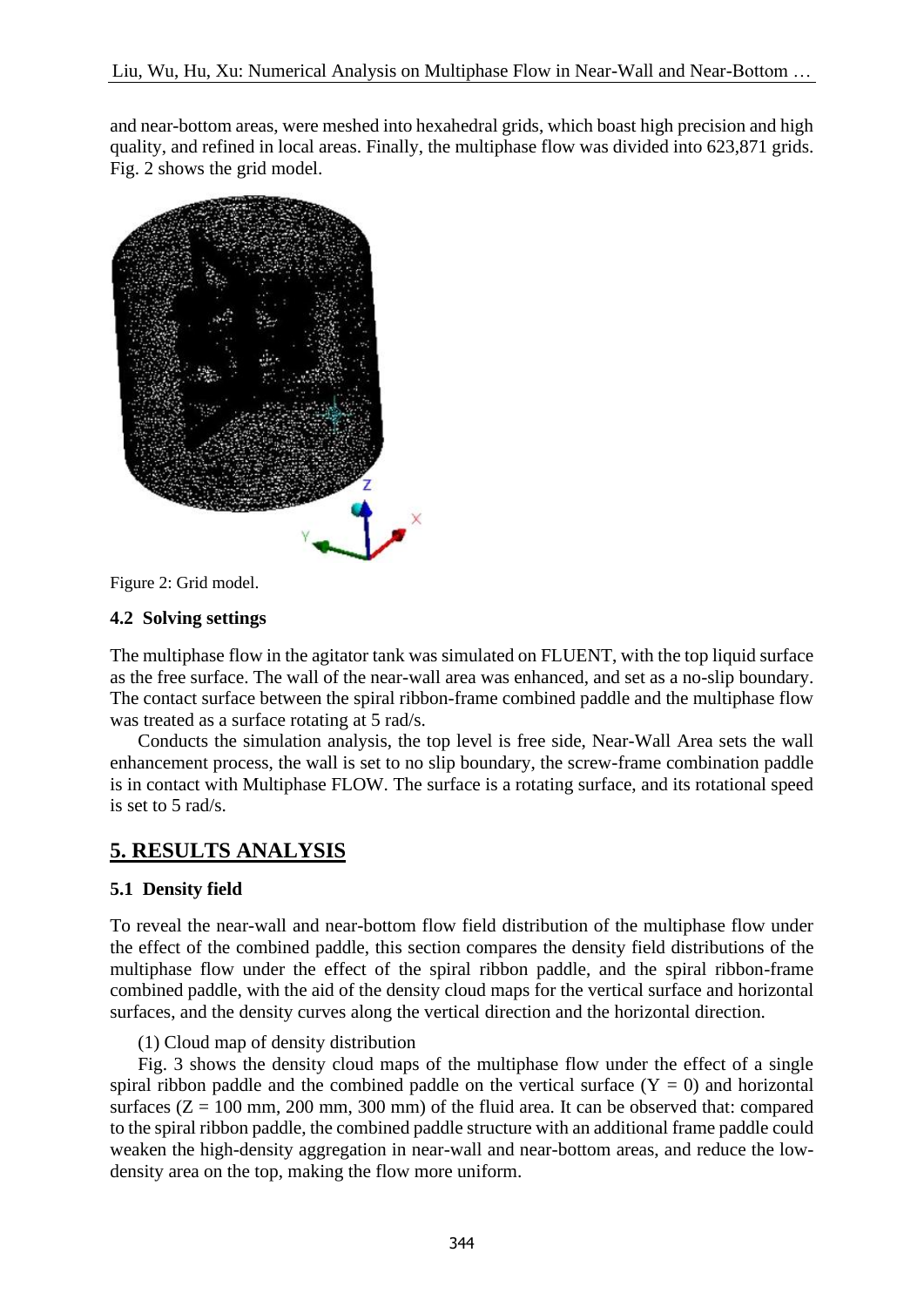



a) Effect of spiral ribbon paddle b) Effect of spiral ribbon-frame combined paddle

Figure 3: Density cloud maps.

(2) Distribution of density curves

1) Near-bottom area

 Fig. 4 presents the Z-direction density curves under the effect of a single spiral ribbon paddle and the combined paddle. The four curves are l1 (A1 (50, 0,0) to B1 (50, 0,370)), l2 (A2 (100, 0,0) to B2 (100, 0,370)), l3 (A3 (150, 0,0) to B3 (150, 0,370)), and l4 (A4 (200, 0,0) to B4 (200, 0,370)). It can be learned that: In both agitators, the multiphase flow was relatively dense in the bottom area of the groove. In the near-bottom area (0-25 mm above the bottom), the multiphase flow density in the agitator tank with only the spiral ribbon paddle fell in [1,100, 1,480], while that in the agitator tank with the combined paddle ranged between 1,060 and 1,280. Comparatively, the latter density had a smaller deviation from the mean density of the mixed multiphase flow  $(1,052 \text{ kg/m}^3)$ . Therefore, the combined paddle has a better agitating effect than the single spiral ribbon paddle.

2) Near-wall area

 Fig. 5 shows the X-direction density curves under the effect of a single spiral ribbon paddle and the combined paddle. The three curves are m1  $(C1 (-220, 50, 100)$  to D1  $(220, 50, 100)$ , m2 (C2 (-220, 50,200) to D2 (220, 50,200)), and m3 (C3(-220, 50,300) to D3 (220, 50,300)). It can be observed that: the density in the near-wall area (away from the origin) was higher than that in the centre. Under the effect of the spiral ribbon paddle, the multiphase flow density at 200- 220 mm from the centre fell in [1,300, 1,550]. After adding the frame paddle, the combined paddle changed the density in the area to [1,150, 1,360], which is closer to the mean density of the fluid  $(1,052 \text{ kg/m}^3)$ . Therefore, the frame auxiliary paddle clearly improves the mixing uniformity in the near-wall area.

 To further reveal the effects of the frame auxiliary paddle on the distribution of near-wall density field, the authors separately analysed the density distribution under the effect of oblique outer frame paddle and the straight outer frame paddle. Fig. 6 compares the structures of combined paddle with straight outer frame ①, and combined paddle with oblique outer frame ②. Fig. 7 displays the three X-direction density curves (m1, m2, and m3) under the effect of the combined paddle with oblique outer frame. Comparing Fig. 7 with Fig. 5 b (the X-direction density curves under the effect of the combined paddle with straight outer frame), it can be seen that the multiphase flow density belonged to [1,200, 1,380] in the near wall area (200-220 mm from the centre) under the effect of the combined paddle with oblique outer frame. The mixing effect was between that of spiral ribbon paddle, and that of combined paddle with straight outer frame. The reason is that the combined paddle with oblique outer frame has a poor agitating effect than the combined paddle with straight outer frame in the circumferential direction.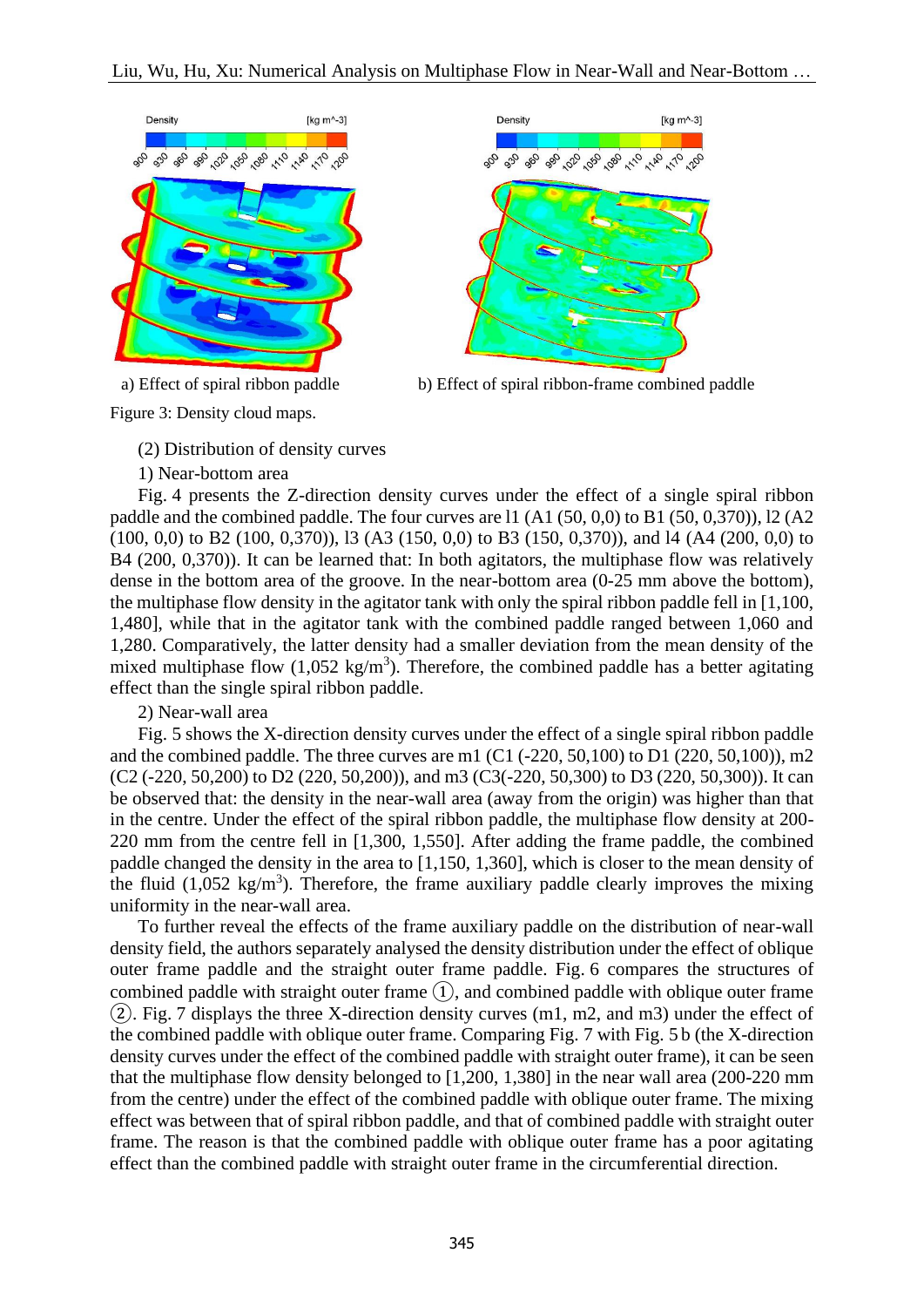

b) Effect of spiral ribbon-frame combined paddle

Figure 4: Z-direction density curves.



b) Effect of spiral ribbon-frame combined paddle

Figure 5: X-direction density curves.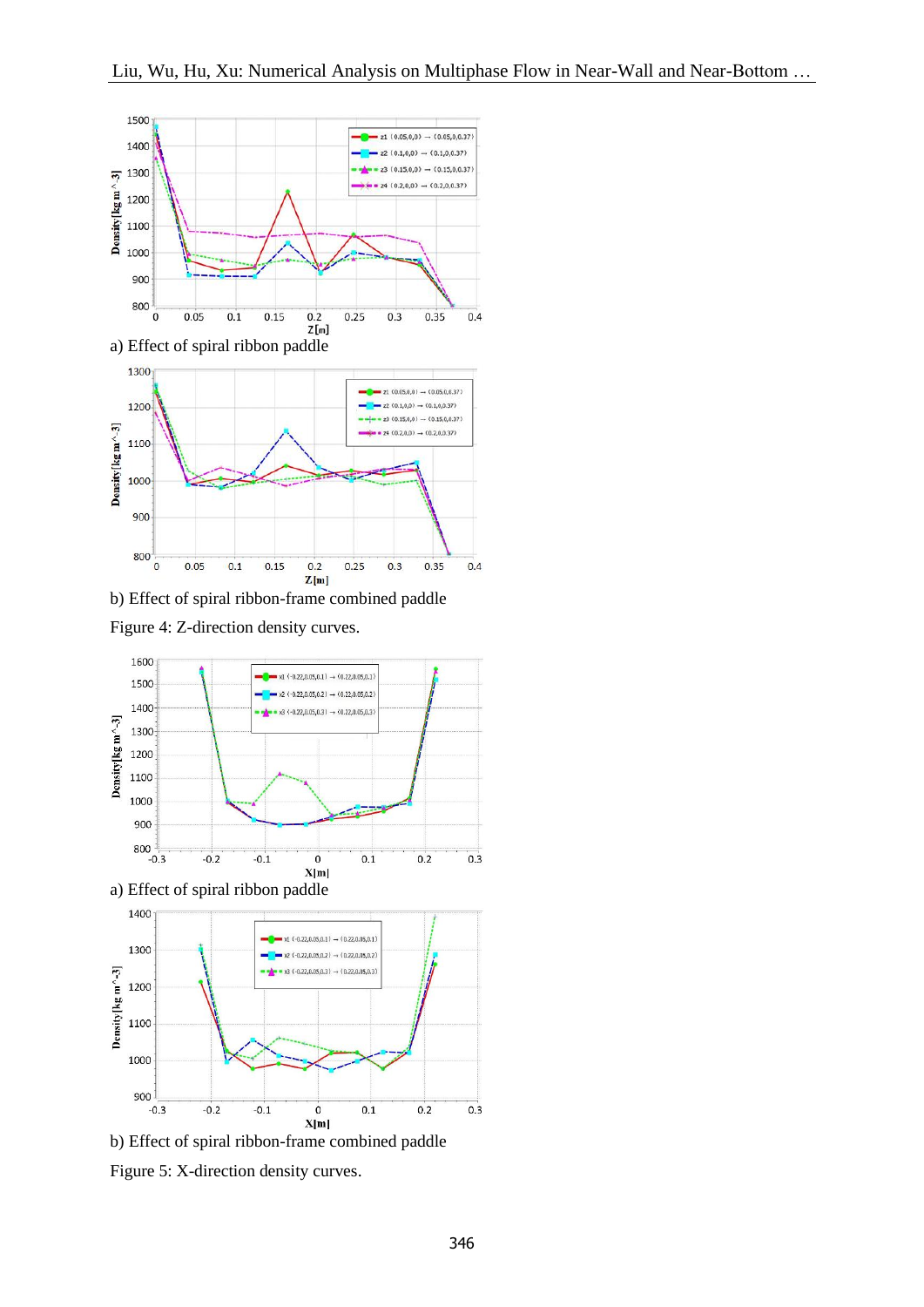

Figure 6: Structures of combined paddle with straight outer frame and combined paddle with oblique outer frame.





#### **5.2 Volume fraction distribution of each phase**

To disclose the agitating effect of combined paddle with straight outer frame and combined paddle with oblique outer frame, the authors went on to analyse the volume fraction distribution of each phase under the effect of each combined paddle. Fig. 8 provides the X-direction density curves (m1, m2, and m3) of each single phase.

 The results show that: For the low-density first phase (liquid phase) and second phase (solid phase a), the near-wall volume fractions were smaller than the set values; In the area 200-220 mm from the centre, the volume fraction of the first phase under the effect of combined paddle with straight outer frame was 17 % closer to the set value than that under the effect of combined paddle with oblique outer frame; the volume fraction of the second phase under the effect of combined paddle with straight outer frame was 4 % closer to the set value than that under the effect of combined paddle with oblique outer frame.

For the high-density third phase (solid phase b) and fourth phase (solid phase c), the nearwall volume fractions were above the set values. Under the action of the wall, high-density aggregation was very likely to occur in the near wall area (consistent with the results of density field analysis). In the area 200-220 mm from the centre, the volume fraction of the third phase under the effect of combined paddle with straight outer frame was 5 % closer to the set value than that under the effect of combined paddle with oblique outer frame; the volume fraction of the fourth phase under the effect of combined paddle with straight outer frame was 7 % closer to the set value than that under the effect of combined paddle with oblique outer frame.

 In addition, the combined paddle with straight outer frame suppressed the deviation of single-phase volume fraction from the set value in the centre area by different degrees.

 Overall, the combined paddle with straight outer frame has a better agitating effect than the combined paddle with oblique outer frame, especially in the near-wall area. Replacing the latter with the former would make the mixing density more uniform, and stabilize the distribution of volume fraction of each single phase.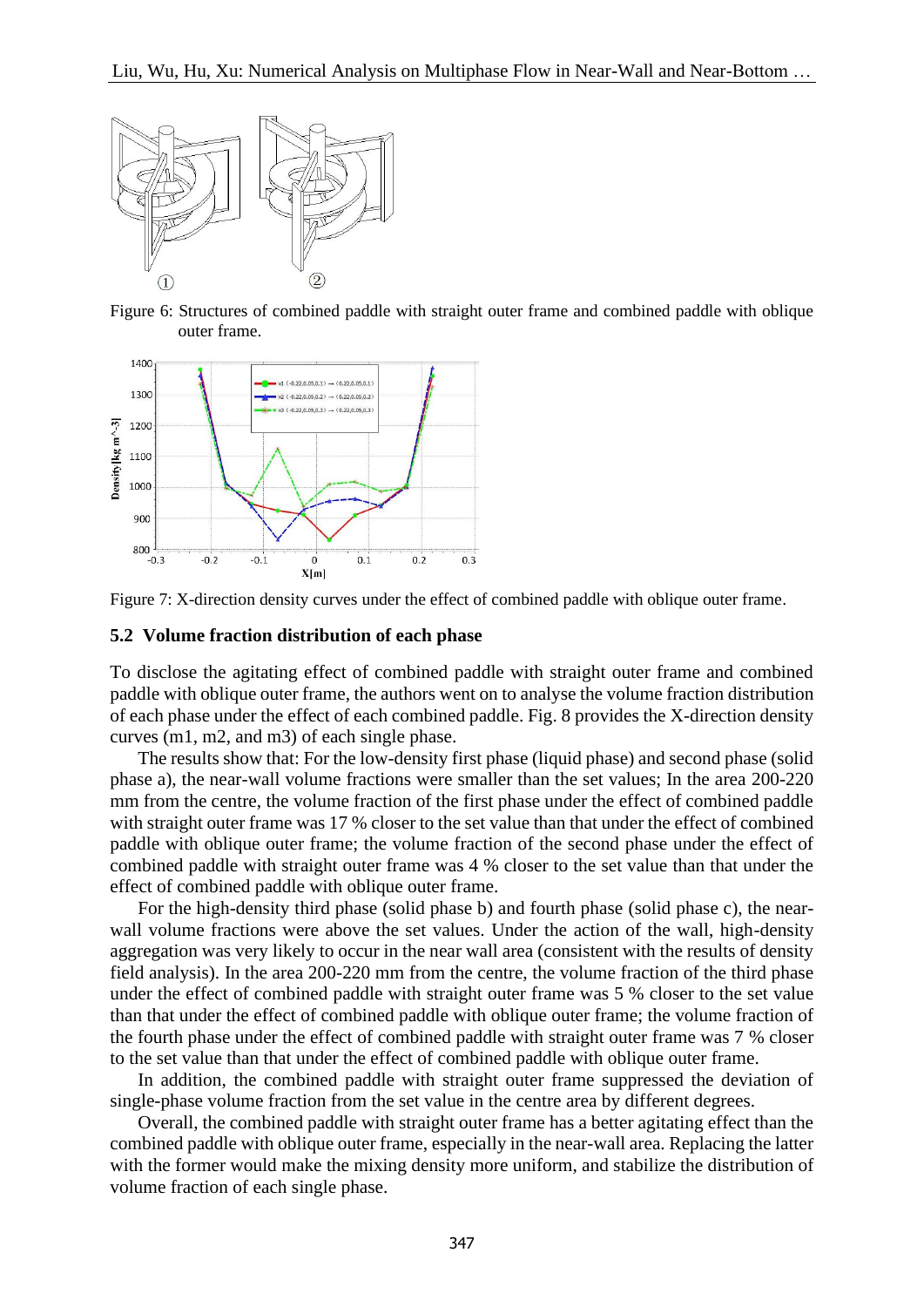



II) combined paddle with oblique outer frame a) The first phase (liquid phase)



I) combined paddle with straight outer frame



b) The second phase (solid phase a)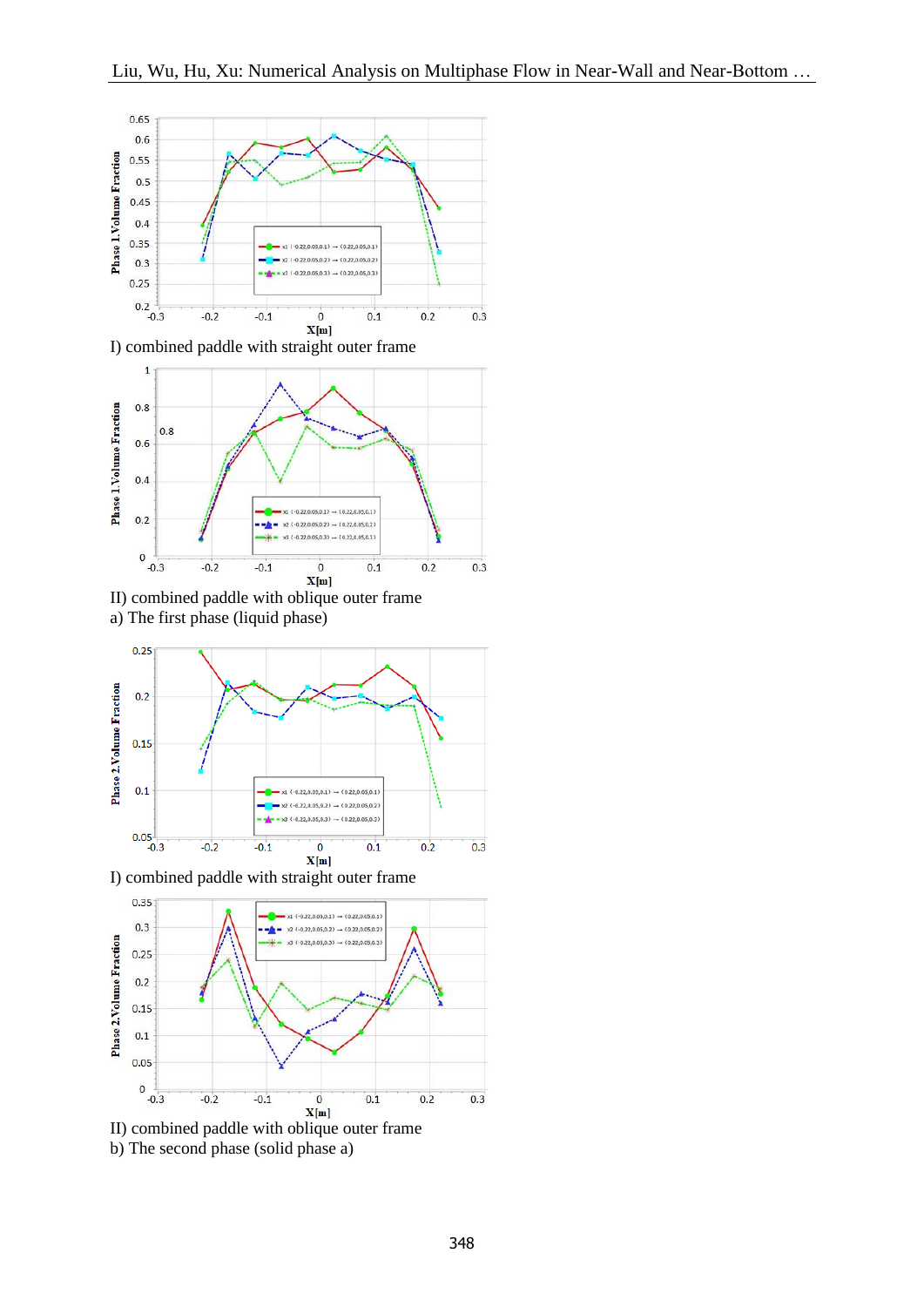



II) combined paddle with oblique outer frame c) The third phase (solid phase b)



I) combined paddle with straight outer frame



d) The fourth phase (solid phase c)

Figure 8: Volume fraction distribution curves of each single phase.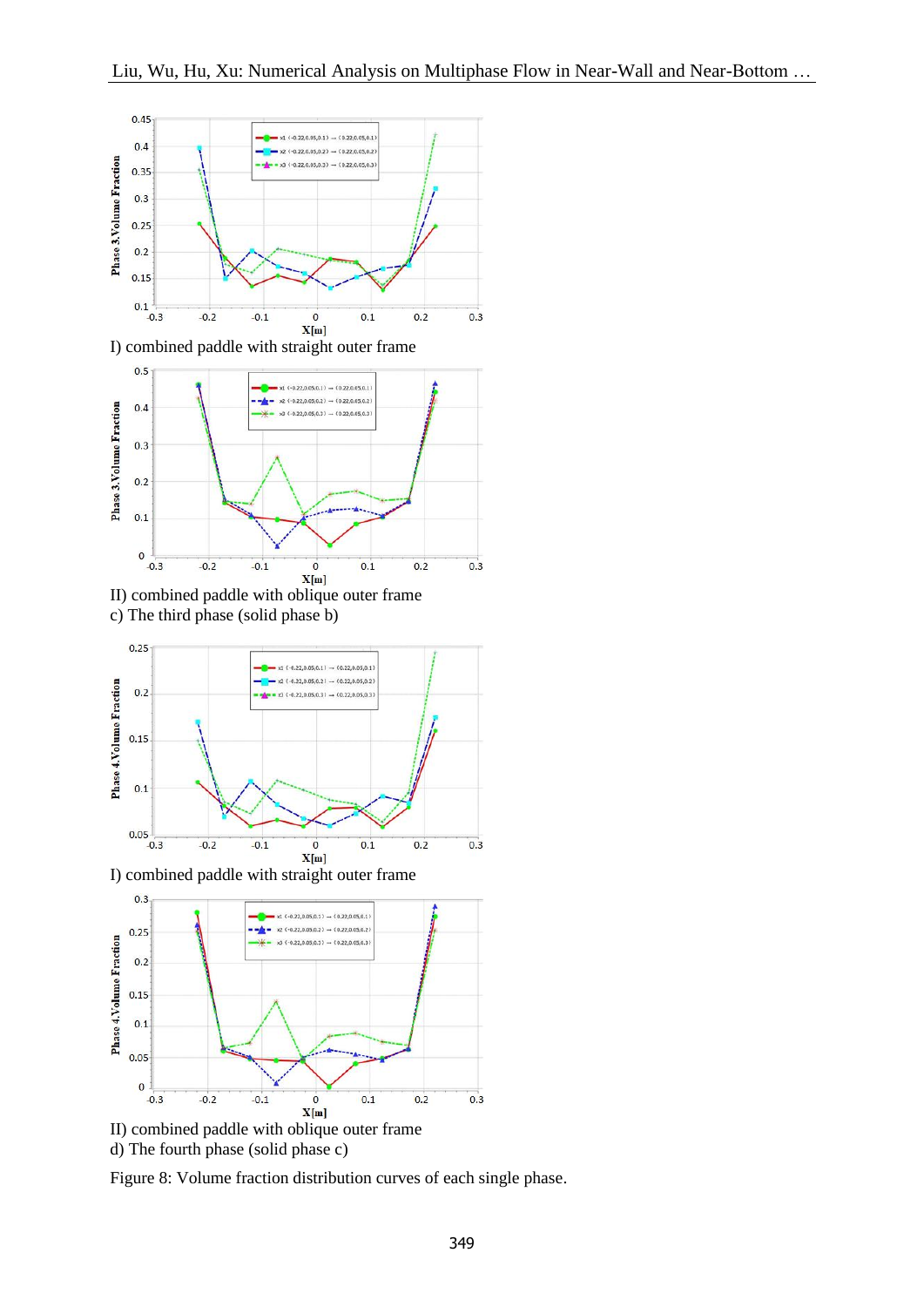## **6. CONCLUSIONS**

Using FLUENT, this paper numerically solves the density field of a multiphase flow, and the volume fraction distribution of each single phase, under the effect of combined paddle with straight outer frame, spiral ribbon paddle, and combined paddle with oblique outer frame. The research provides insights into the flow field distribution in the near-wall and near-bottom areas in the agitator tank. The main conclusions are as follows:

 (1) Compared to the spiral ribbon paddle, the combined paddle structure with an additional frame paddle could weaken the high-density aggregation in near-wall and near-bottom areas, and reduce the low-density area on the top, making the flow more uniform.

 (2) As far as the near-wall area is concerned (200-220 mm from the centre), the combined paddle with oblique outer frame has a mixing effect between that of spiral ribbon paddle, and that of combined paddle with straight outer frame.

 (3) The volume fraction of each single phase in the multiphase flow deviates from the set value smaller under the effect of combined paddle with straight outer frame than under the effect of combined paddle with oblique outer frame. This is particularly true in the near-wall area (200-220 mm from the centre), where replacing combined paddle with oblique outer frame with combined paddle with straight outer frame can reduce the deviation of the volume fraction distribution of each single phase by around 10 %, and significantly enhance the mixing uniformity.

### **ACKNOWLEDGEMENTS**

This work was financially supported by the National Natural Science Foundation of China (Grant No.: 52105248), the science and technology top talent project of Guizhou Provincial Department of Education, the special funding of Guiyang science and technology bureau and Guiyang University (GYU-KY-[2021]), the Natural Science Foundation of Guizhou Province ([2020]1Y226).

### **REFERENCES**

- [1] Yin, M.; Xu, L. J.; Dai, Y.; Yang, D.; Zhu, X. (2021). Flow characteristics of oil-guiding splash lubrication: simulation and experiment studies, *International Journal of Simulation Modelling*, Vol. 20, No. 2, 363-374, doi[:10.2507/IJSIMM20-2-CO6](https://doi.org/10.2507/IJSIMM20-2-CO6)
- [2] Deb, H. R. (2021). Hydromagnetic second-order fluid flow in a channel with fluid-particle suspension and viscous dissipation, *International Journal of Heat and Technology*, Vol. 39, No. 5, 1673-1679, doi[:10.18280/ijht.390532](https://doi.org/10.18280/ijht.390532)
- [3] Rajakumar, K. V. B.; Rayaprolu, V. S. R. P. K.; Balamurugan, K. S.; Kumar, V. B. (2020). Unsteady MHD Casson dissipative fluid flow past a semi-infinite vertical porous plate with radiation absorption and chemical reaction in presence of heat generation, *Mathematical Modelling of Engineering Problems*, Vol. 7, No. 1, 160-172, doi[:10.18280/mmep.070120](https://doi.org/10.18280/mmep.070120)
- [4] Li, L. C.; Zhang, Z. M.; Huang, X. B. (2005). Study on the liquid phase velocity near wall in a solid-liquid stirred tank, *Journal of Beijing University of Chemical Technology (Natural Science Edition)*, Vol. 32, No. 1, 33-38, doi[:10.3969/j.issn.1671-4628.2005.01.008](https://doi.org/10.3969/j.issn.1671-4628.2005.01.008)
- [5] Lee, S.-J.; Lee, S.-H. (2001). Flow field analysis of a turbulent boundary layer over a riblet surface, *Experiments in Fluids*, Vol. 30, No. 2, 153-166, doi[:10.1007/s003480000150](https://doi.org/10.1007/s003480000150)
- [6] Zhang, D. M.; Luo, J. S.; Zhou, H. (2005). A mechanism of excitation of coherent structures near the wall by disturbances in the outer region of the turbulent boundary layer, *Applied Mathematics and Mechanics*, Vol. 26, No. 4, 379-385, doi[:10.3321/j.issn:1000-0887.2005.04.001](https://doi.org/10.3321/j.issn:1000-0887.2005.04.001)
- [7] Zhao, H. (2016). *Direct Numerical Simulation of Flow Characteristics Around a Particle in Proximity to a Wall*, Zhejiang University, Hangzhou (in Chinese)
- [8] Bermejo-Moreno, I.; Campo, L.; Larsson, J.; Bodart, J.; Helmer, D.; Eaton, J. K. (2014). Confinement effects in shock wave/turbulent boundary layer interactions through wall-modelled large-eddy simulations, *Journal of Fluid Mechanics*, Vol. 758, 5-62, doi[:10.1017/jfm.2014.505](https://doi.org/10.1017/jfm.2014.505)